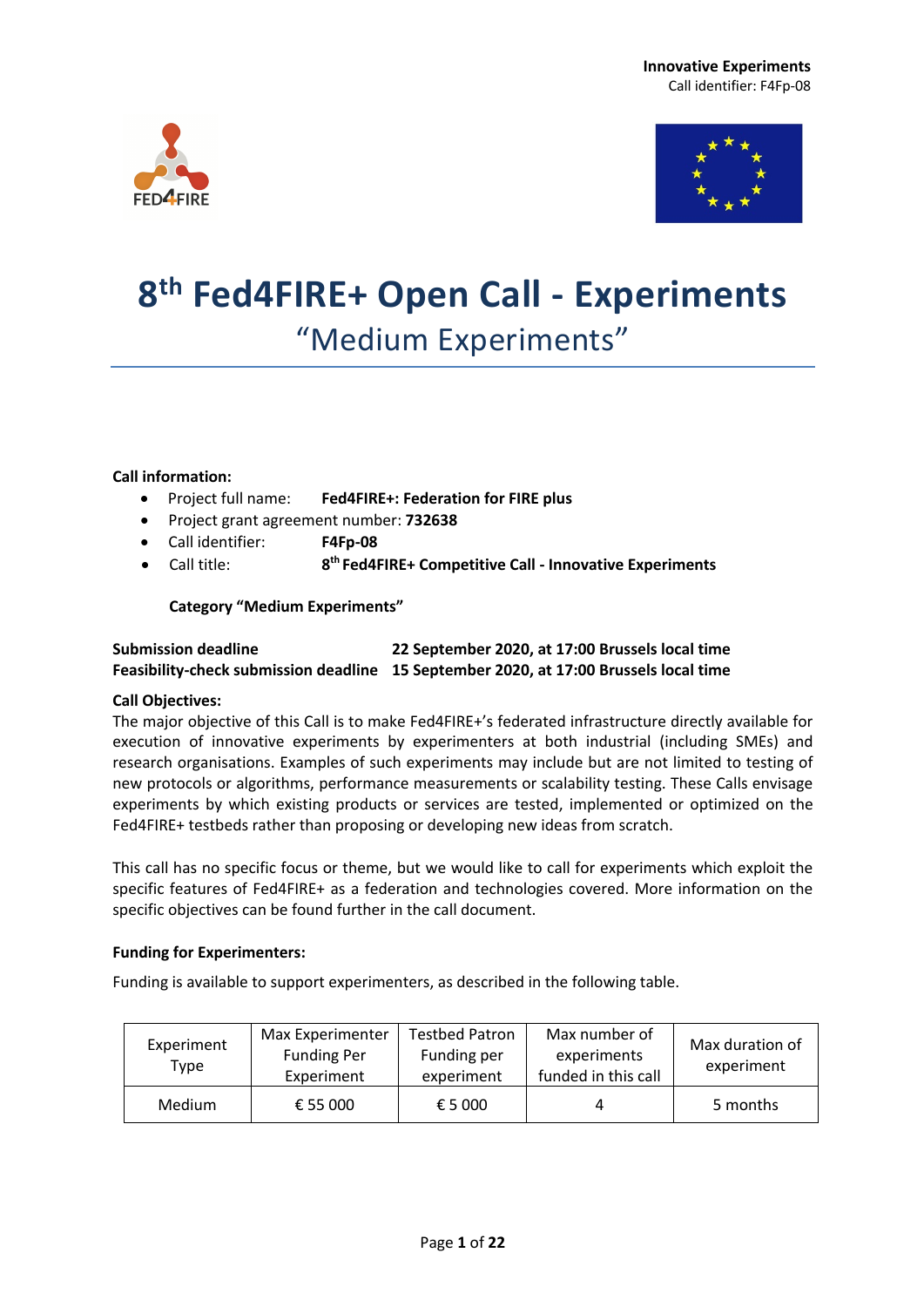#### **Eligibility:**

- Proposals will only be accepted from a single party eligible for participation in EC H2020-projects.
- Proposers must come from parties or organisations that are not already part of the Fed4FIRE+ project consortium.
- Proposers can submit multiple experiment proposals, but only one experiment per proposer will be selected for funding in this Call.
- Proposers who have submitted proposals in previous calls of the Fed4FIRE+ project are allowed to resubmit.

**Detailed information** about the open call and its aspects can be retrieved online (**www.fed4fire.eu)**

#### **Language in which the proposal must be submitted**: English

**Contact:** contact@Fed4FIRE+.eu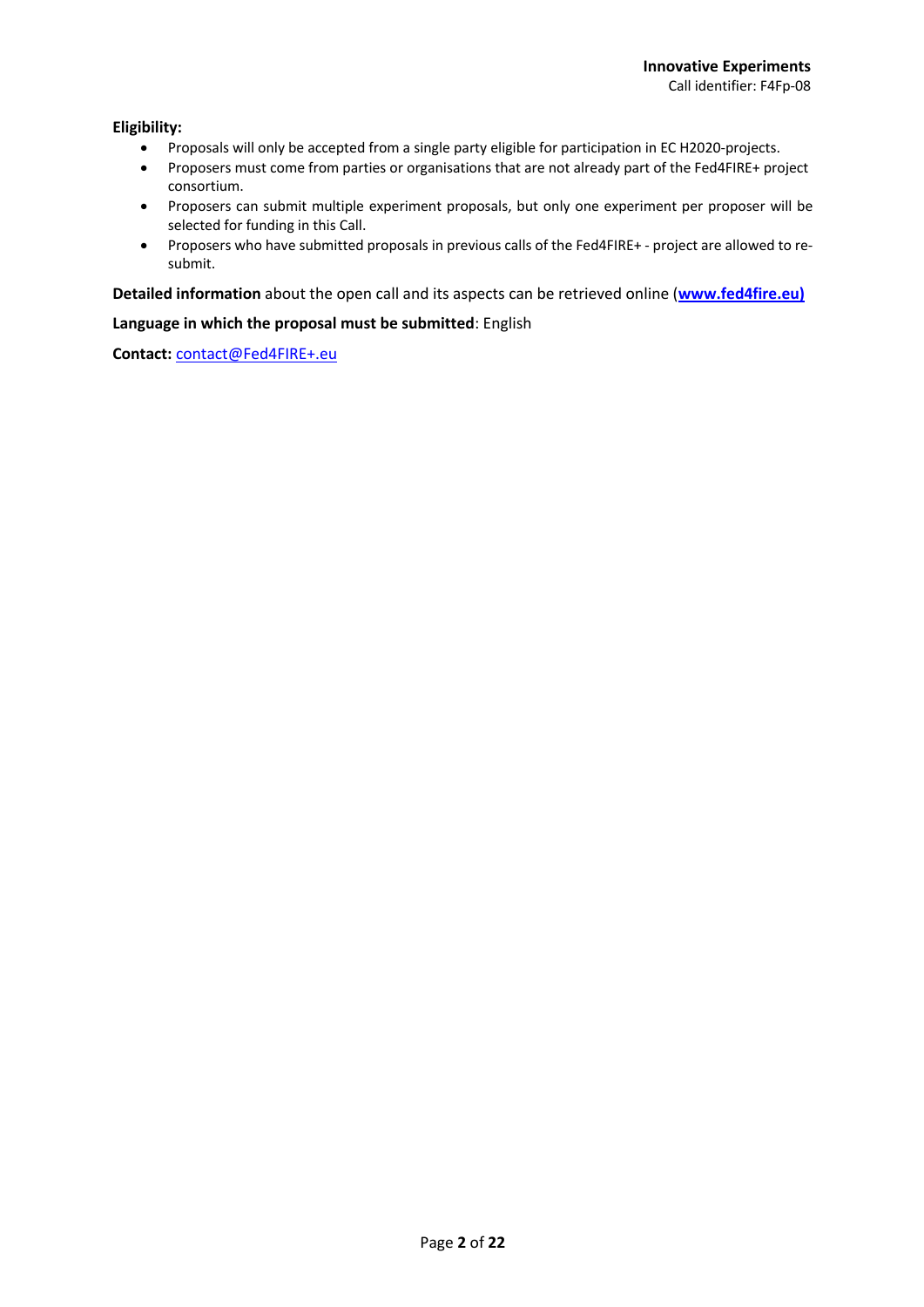## 1 Table of Contents

| 1  |      |  |  |  |  |  |
|----|------|--|--|--|--|--|
| 2  |      |  |  |  |  |  |
| 3  |      |  |  |  |  |  |
| 4  |      |  |  |  |  |  |
| 5  |      |  |  |  |  |  |
| 6  |      |  |  |  |  |  |
|    | 6.1  |  |  |  |  |  |
|    | 6.2  |  |  |  |  |  |
| 7  |      |  |  |  |  |  |
|    | 7.1  |  |  |  |  |  |
| 8  |      |  |  |  |  |  |
|    | 8.1  |  |  |  |  |  |
|    | 8.2  |  |  |  |  |  |
|    | 8.3  |  |  |  |  |  |
|    | 8.4  |  |  |  |  |  |
| 9  |      |  |  |  |  |  |
| 10 |      |  |  |  |  |  |
| 11 |      |  |  |  |  |  |
|    | 11.1 |  |  |  |  |  |
|    | 11.2 |  |  |  |  |  |
|    | 11.3 |  |  |  |  |  |
| 12 |      |  |  |  |  |  |
|    | 13   |  |  |  |  |  |
| 14 |      |  |  |  |  |  |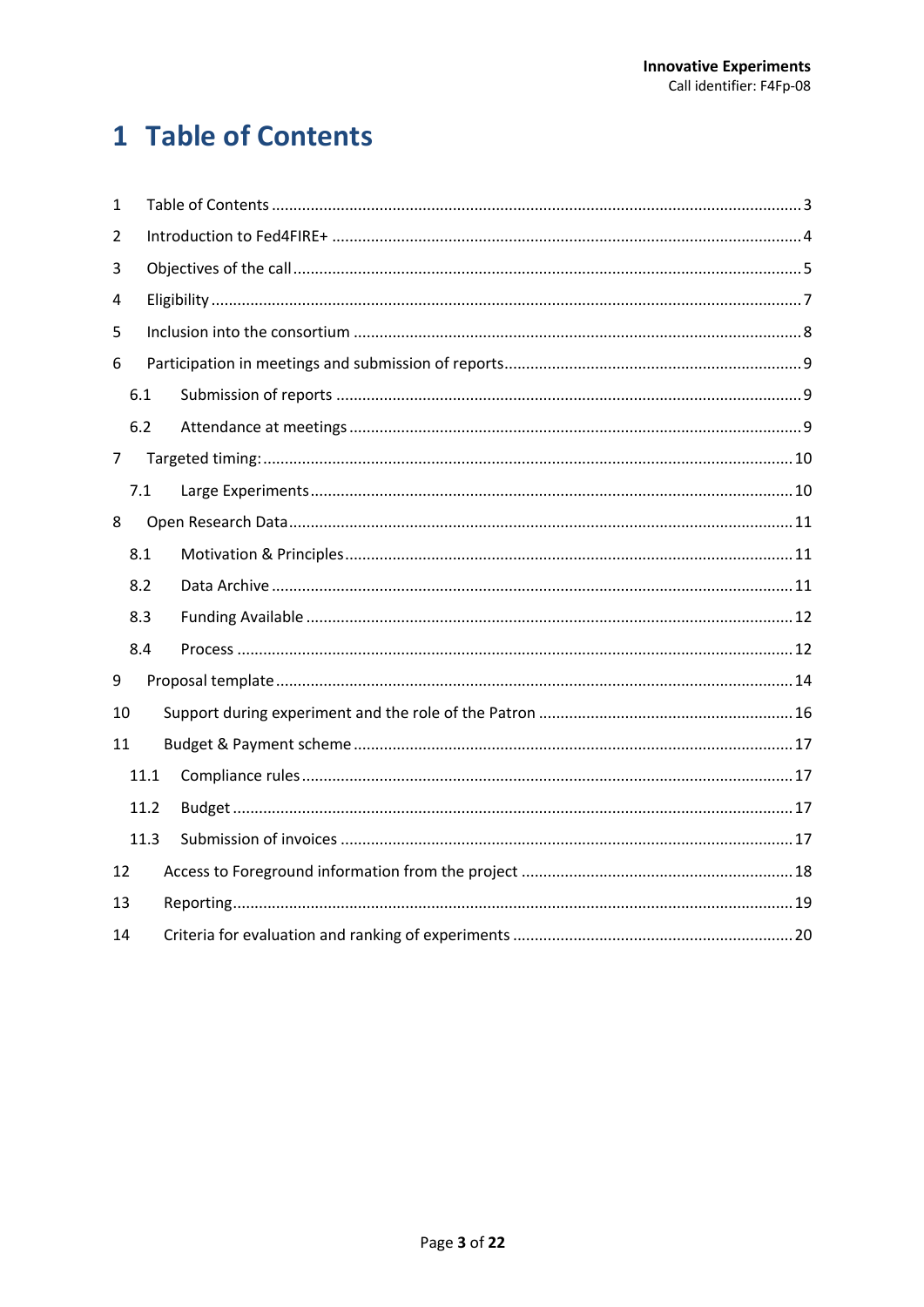### **2 Introduction to Fed4FIRE+**

Fed4FIRE+ is a Research and Innovation Action under the European Horizon 2020 Programme addressing the work programme topic Future Internet Research and Experimentation. The project started on 01 January 2017 and runs for 60 months, until the end of 2021.

The Fed4FIRE+ project has the objective to run and further improve Fed4FIRE+'s "best-intown" federation of experimentation facilities for the Future Internet Research and Experimentation initiative. Federating a heterogeneous set of facilities covering technologies ranging from wireless, wired, cloud services and open flow, and making them accessible through common frameworks and tools suddenly opens new possibilities, supporting a broad range of experimenter communities covering a wide variety of Internet infrastructures, services and applications.

Fed4FIRE+ continuously upgrades and improves the facilities and include technical innovations, focused towards increased user satisfaction (user-friendly tools, privacyoriented data management, testbed SLA and reputation, experiment reproducibility, servicelevel experiment orchestration, federation ontologies, etc.). It will open this federation to the whole community and beyond, for experimentation by industry and research organisations, through the organization of Open Calls and Open Access mechanisms

The project also offers a flexible, demand-driven framework which allows test facilities to join during the course of its lifetime by defining a set of entry requirements for new facilities to join and to comply with the federation.

Fed4FIRE+ also continues to build on the existing community of experimenters, testbeds and tool developers and bring them together regularly (two times a year) in engineering conferences to have maximal interaction between the different stakeholders involved.

An overview of the available FIRE facilities offered through Fed4FIRE+ can be retrieved at the facility overview page on the Fed4FIRE+ website<sup>1</sup>. Additional background information about both the offered facilities, the tools adopted by the federation, and the implementation steps needed from a facility when joining the federation can also be found in the Fed4FIRE+ training material<sup>2</sup>.

<sup>1</sup> https://www.fed4fire.eu/testbeds/

<sup>2</sup> http://doc.fed4fire.eu/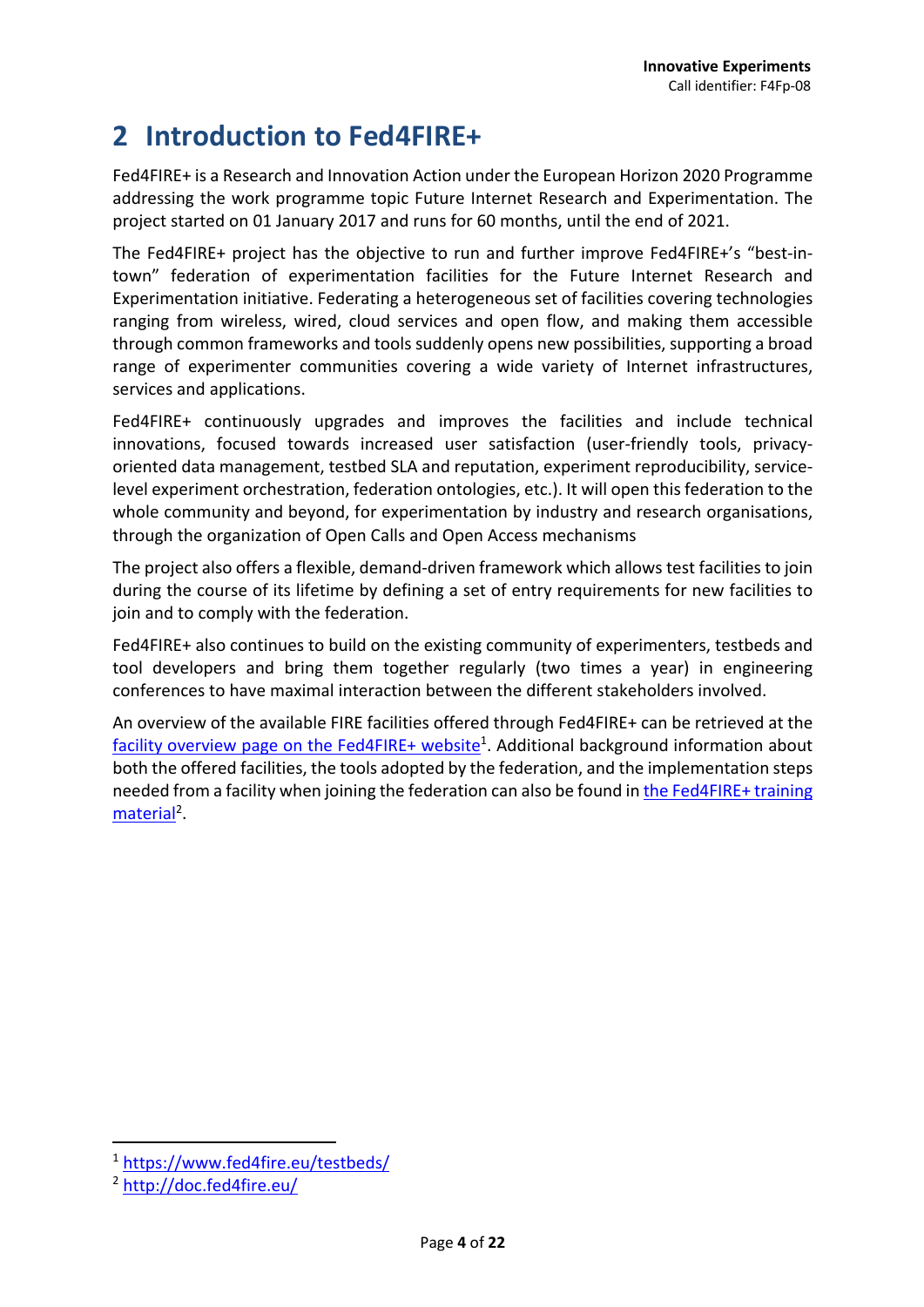### **3 Objectives of the call**

The major objective of this Open Call is to make the federated infrastructure directly available for execution of innovative experiments by experimenters at both industrial (including SMEs) and research organisations. These experiments should be of a duration as defined by the type of the call (Extra Small, Small, Medium or Large) and use one or more Fed4FIRE+ testbeds. Examples of such experiments may include but are not limited to testing of new protocols or algorithms, performance measurements, service experiments. It is required that these experimenters will come from parties or organisations that are not part of the Fed4FIRE+ project consortium.

In view of the targeted timeline and duration of the experiment, it should be clear that these Calls envisage experiments by which existing products or services are tested, implemented or optimized on the Fed4FIRE+ testbeds rather than proposing or developing new ideas from scratch. Examples of such experiments may include but are not limited to testing of new protocols or algorithms, performance measurements, service experiments.

The Fed4FIRE+ project is issuing this series of open and competitive calls for experiments with a degree of industrial and/or scientific innovation, relevance for the Fed4FIRE+ federation and an appropriate scale of complexity. Independent evaluations of the submitted proposals will be performed, in order to select experiments which will be executed within the project. It is required that the experiments are performed by a single organization.

This 8th Open Call targets one specific category for experiments:

• "Medium Experiments" with a maximum budget (including the financial support to the Fed4FIRE+ partner(s) acting as a Patron) of  $\epsilon$  60 000 and a maximum duration of 5 months.

This 8<sup>th</sup> Open Call has no specific focus or theme, but we call for experiments which use the specific and unique character of Fed4FIRE+ as a federation and its unique technologies. It is of benefit to show that the experiment you propose cannot be carried out on own resources or on commercial platforms like Amazon Web Services, Microsoft Azure, ...

Proposals that can clearly argument the choice for Fed4FIRE+ will be favourised during evaluation.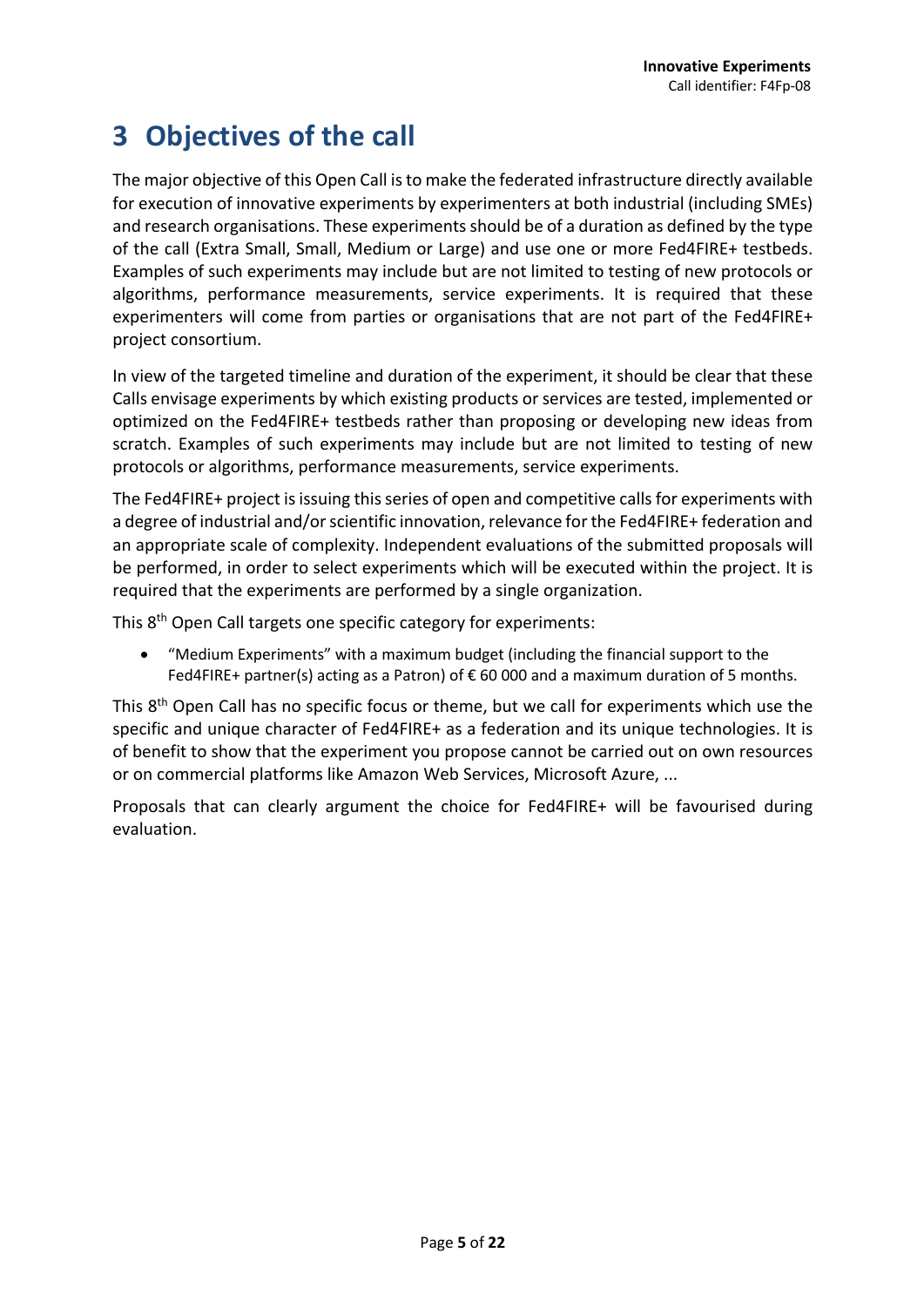**Benefits for an experimenter** to propose experiments on the Fed4FIRE+ federation of testbeds:

- Possibility to perform experiments that break the boundaries of different testbeds or domains (wireless, 5G, wired, OpenFlow, cloud computing, smart cities, services, etc.)
- Easily access all the required resources with a single account.
- Focus on your core task of experimentation, instead of on practical aspects such as learning to work with different tools for each testbed, requesting accounts on each testbed separately, etc.
- An extra benefit which is offered in this call is the dedicated support from specific Fed4FIRE+ members. Each proposer, preparing a proposal is required to seek a supporting Fed4FIRE+ consortium partner or partners (the "Patron") that will be in charge of dedicated (advanced) support of the experiment.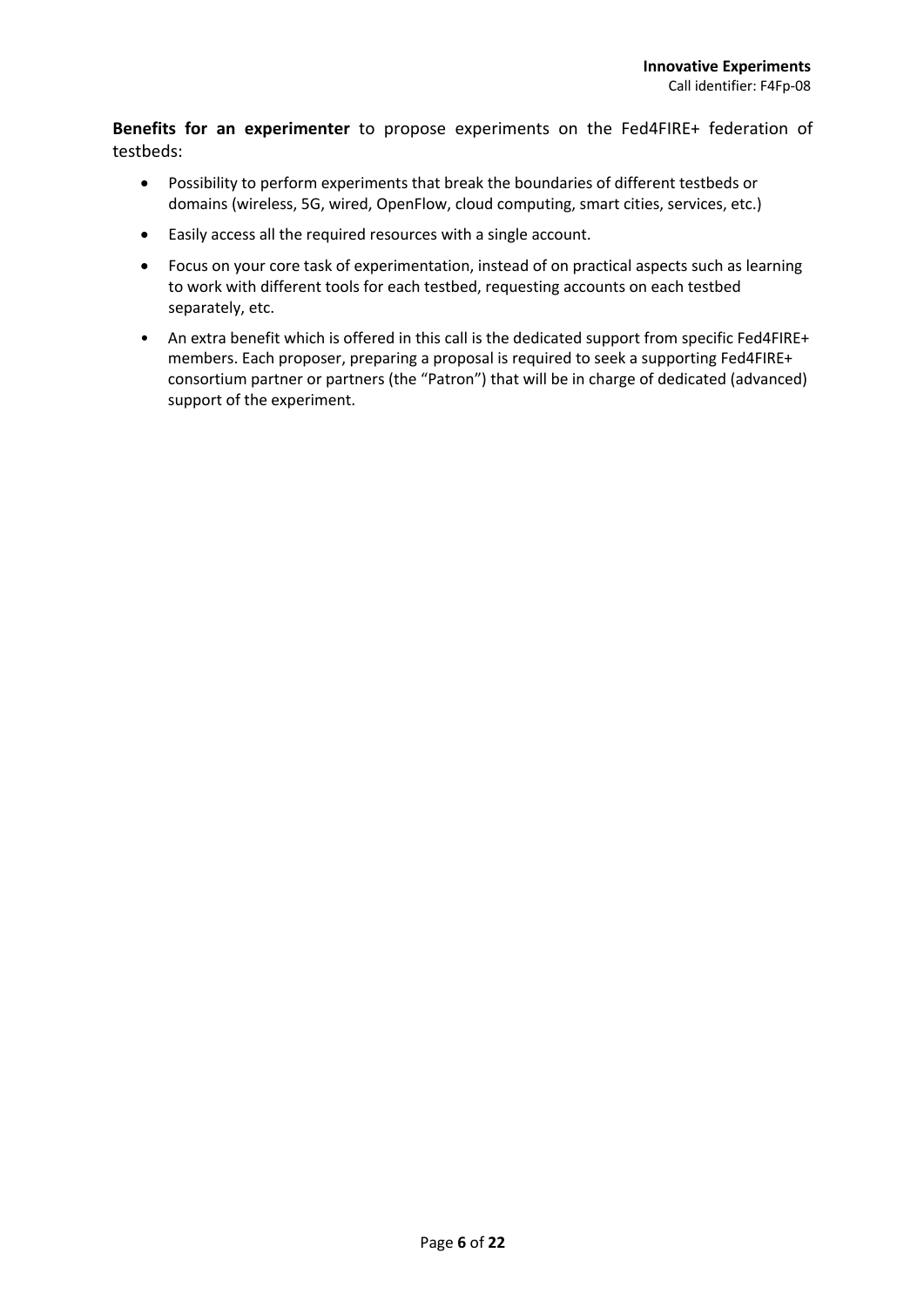### **4 Eligibility**

- Proposals will only be accepted from parties eligible for participation in EC H2020-projects.
- Proposals will only be accepted from single parties (no consortia are allowed).
- Proposers must be from parties or organisations that are not already part of the Fed4FIRE+ project consortium.
- Proposers can submit multiple experiment proposals, but only one experiment per proposer will be selected for funding in this Call. In case multiple proposals are submitted by the same party, reference should be made to each submitted proposal and clear indication should be given on the complementarity of the proposals.
- Proposers who have submitted proposals in previous calls of the Fed4FIRE+ project are allowed to re-submit. Details on how this information needs to be included in the proposal are given below and should be included in a specific section in the proposal (cfr. Proposal template)
	- Parties who have submitted proposals in previous calls which were NOT selected for funding should indicate the exact dates and details of the previous submissions.
	- Parties who have submitted proposals in previous calls which were selected for funding should indicate the difference between the current proposal and the previously submitted proposal.
	- Parties belonging to a legal entity of which other groups have submitted proposals in previous calls also need to indicate the difference between the current proposal and the previously submitted proposals.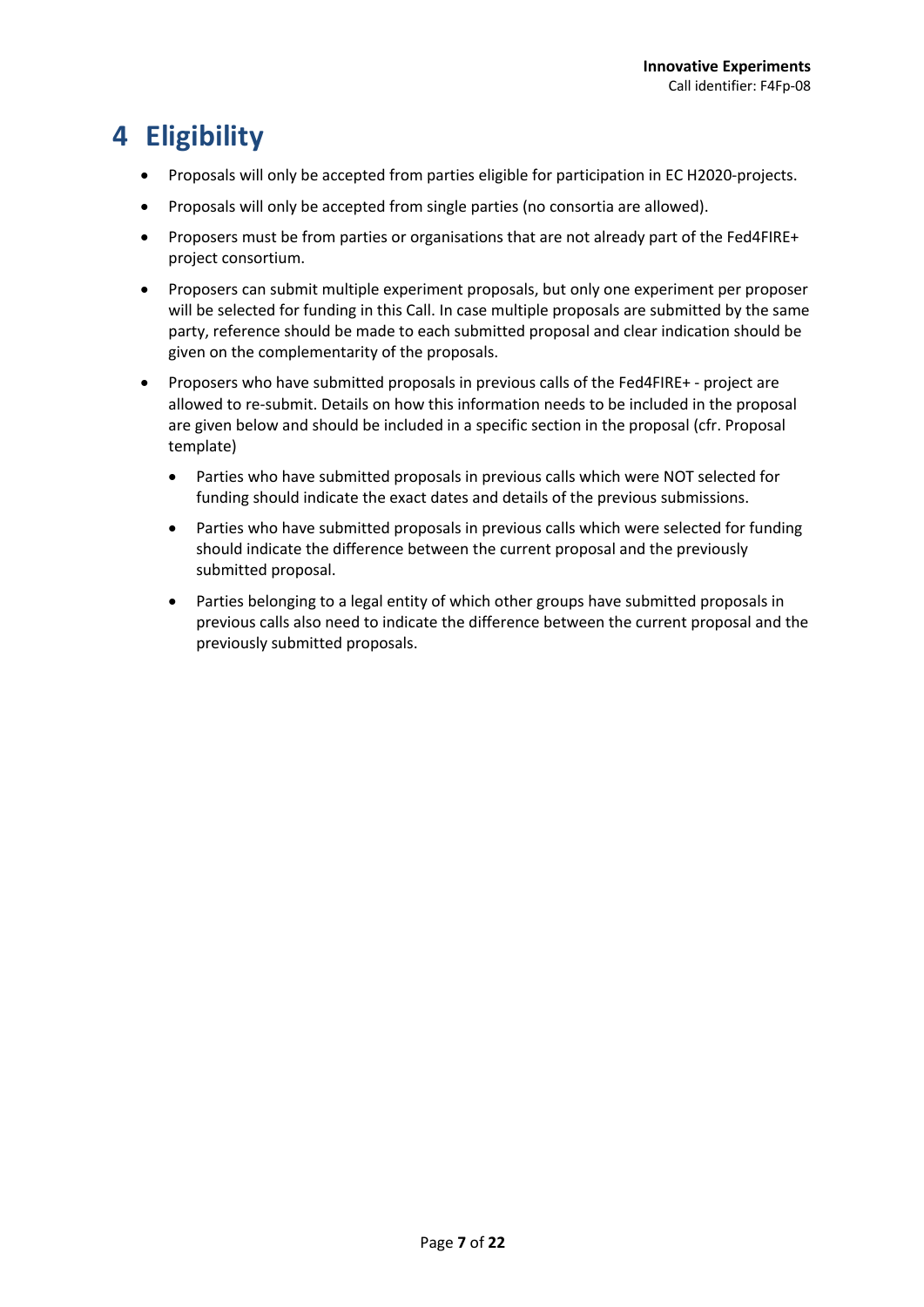### **5 Inclusion into the consortium**

Once a party is selected to perform the proposed experiment, it will be contracted by the Project Coordinator (imec) as a 3<sup>rd</sup> Party receiving financial support. This will require the signature of the Agreement of which can be found as download on the Fed4FIRE+ website together with this Call information.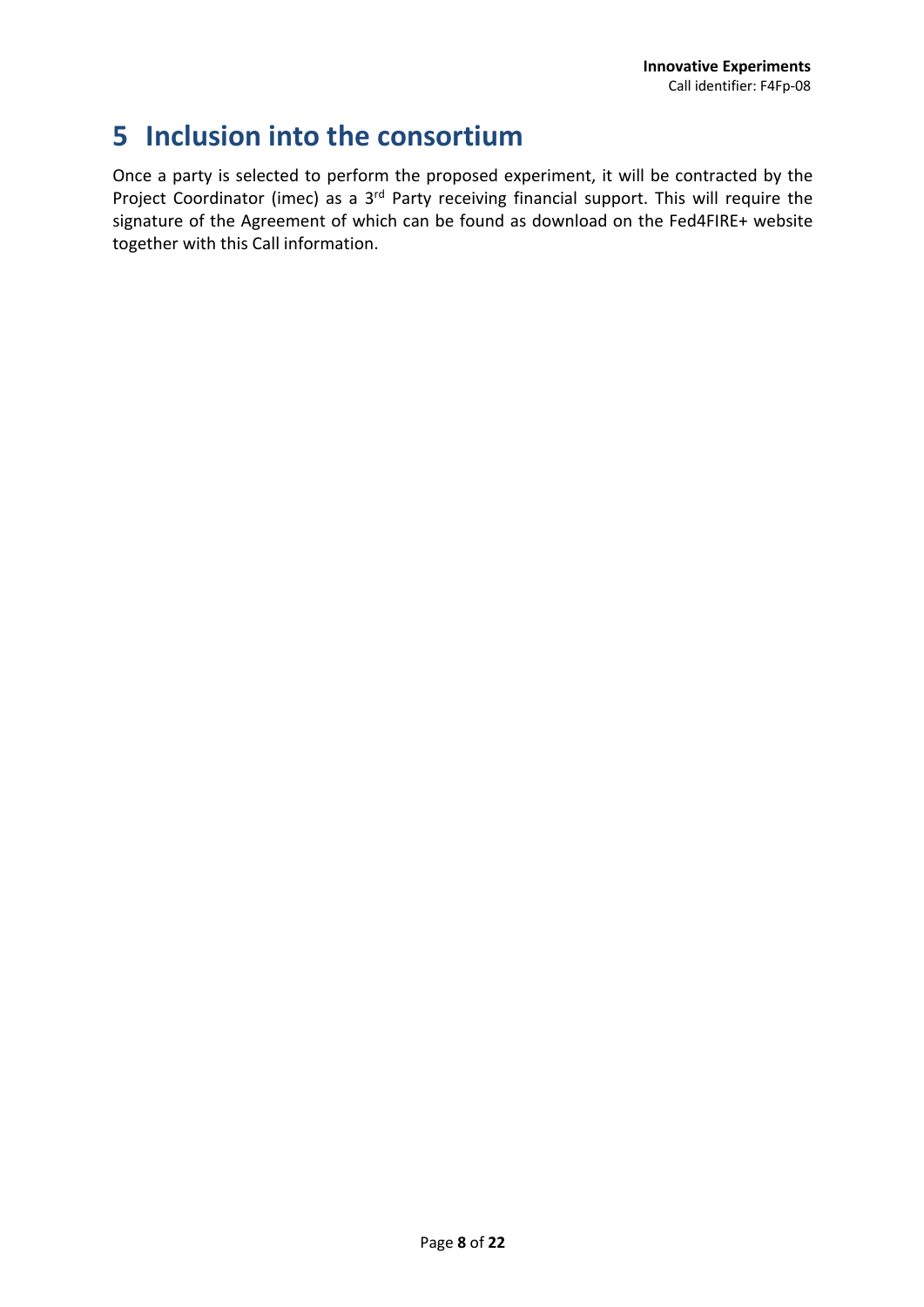### **6 Participation in meetings and submission of reports**

### **6.1 Submission of reports**

*(templates can be found as download on the Fed4FIRE+ website together with this Call information)*

The proposer will need, if its experiment is selected for funding:

- To submit a report at the end of the experiment using the template in Annex 2 to this document.
- To prepare a Poster (A1-format) describing the objective and results of the experiment as well as the impact of the experiment on the proposers' business. This poster can be used by the Fed4FIRE+ consortium at public events and will be used at the occasion of the review meetings.
- To prepare a flyer (2 A4-pages) describing the objective and results of the experiment as well as the impact of the experiment on the proposers' business. This flyer can be used by the Fed4FIRE+ consortium at public events.
- To prepare a presentation and demo explaining and illustrating:
	- o the objective and results of the experiment
	- o the impact of the experiment on the proposers' business.
	- o The feedback towards the Fed4FIRE+ consortium on the use of the facilities
- The production of a short video about the experiment is recommended. This video will be used by the Fed4FIRE+ project at public events.

### **6.2 Attendance at meetings**

Attendance at the meetings listed below is required. It is therefore recommended to budget these in the proposal.

#### **6.2.1 FEC8** (October 2020): Poznan, Poland (or virtual in case travel restrictions are **still in use)**

- To be attended by all selected experimenters
- Objective: attend tutorials and learn about Fed4FIRE+

#### **6.2.2 FEC9 Review Meeting (March/April 2021): Location TBC**

- To be attended by all finished experiments in this Open Call (Medium Experiments)
- Objective:
	- $\circ$  presentations by the finished experiments will serve as tutorials and demonstrations towards participants and new experiments attending the event.
	- $\circ$  finished experiments will undergo a formal review by the EC at this meeting. This formal review is required for obtaining full payment of the experimenters.

#### **6.2.3 Project meetings**

• As the experimenter will be linked to the project as  $3<sup>rd</sup>$  Party, there will no possibility to attend formal meetings of the consortium but specific (remote) meetings regarding the experiment can be set up with Fed4FIRE+ partners. The engineering conferences (FECs) should be used to discuss face-to-face.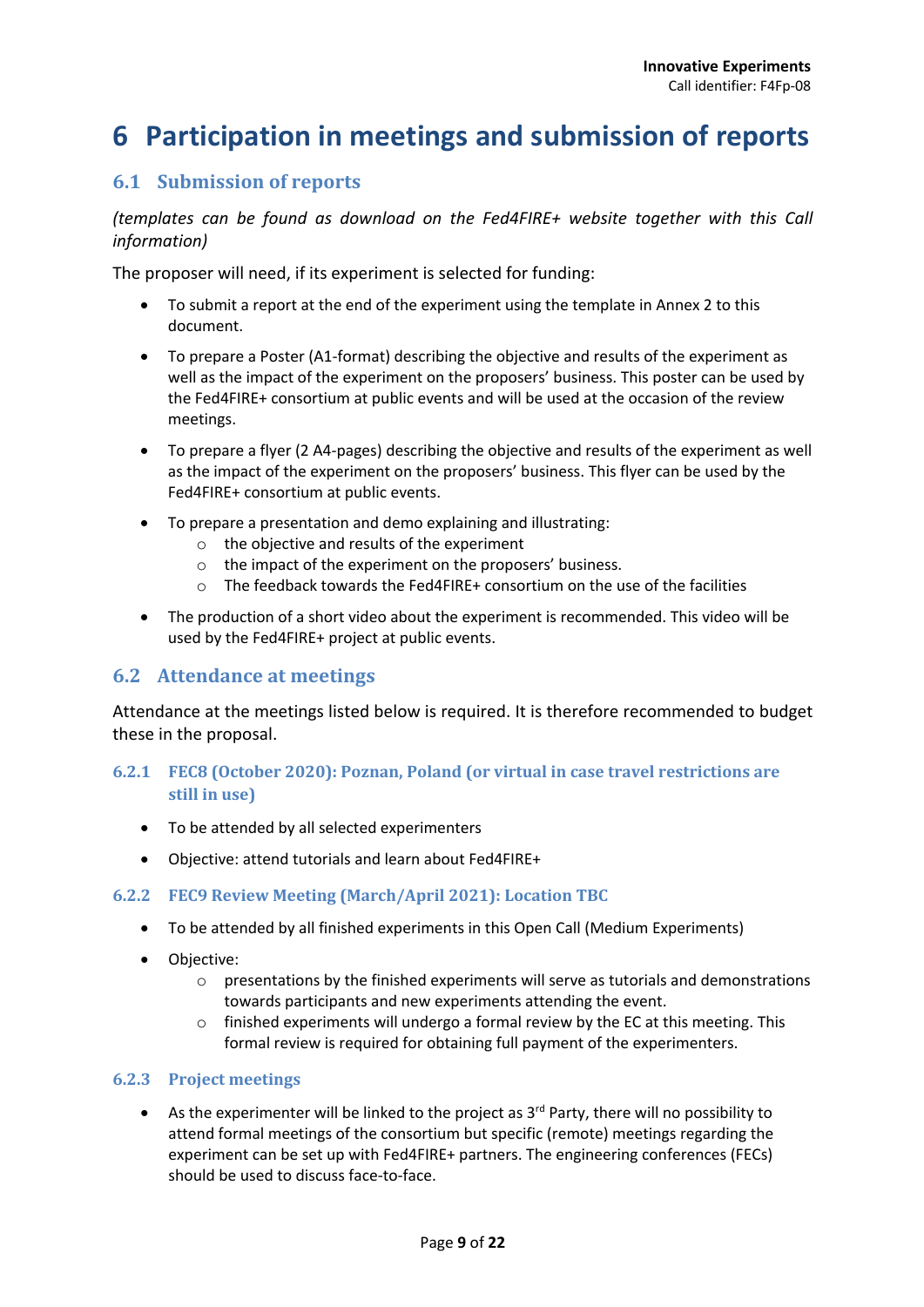### **7 Targeted timing:**

### **7.1 Medium Experiments**

| $\bullet$ | <b>Feasibility Check Deadline:</b>                        | 15 September 2020                                                        |  |  |  |
|-----------|-----------------------------------------------------------|--------------------------------------------------------------------------|--|--|--|
|           | (draft proposal to Fed4FIRE+ partner(s) acting as Patron) |                                                                          |  |  |  |
| $\bullet$ | Submission deadline:                                      | 22 September 2020                                                        |  |  |  |
| $\bullet$ | Targeted acknowledgment of selection:                     | 13 October 2020                                                          |  |  |  |
| $\bullet$ |                                                           | Attending FEC8 Tutorials & Demos: end October 2020 (date & location TBC) |  |  |  |
| $\bullet$ | Start of the experiment:                                  | October/ November 2020                                                   |  |  |  |
| $\bullet$ | End of the experiment                                     | February / March 2021                                                    |  |  |  |
|           |                                                           | (this includes the time needed for the final reporting)                  |  |  |  |
| $\bullet$ | Submission of Report:                                     | 15 March 2021                                                            |  |  |  |
| $\bullet$ | Presentation & Formal Review:                             | March/April 2021 (date & location TBC)                                   |  |  |  |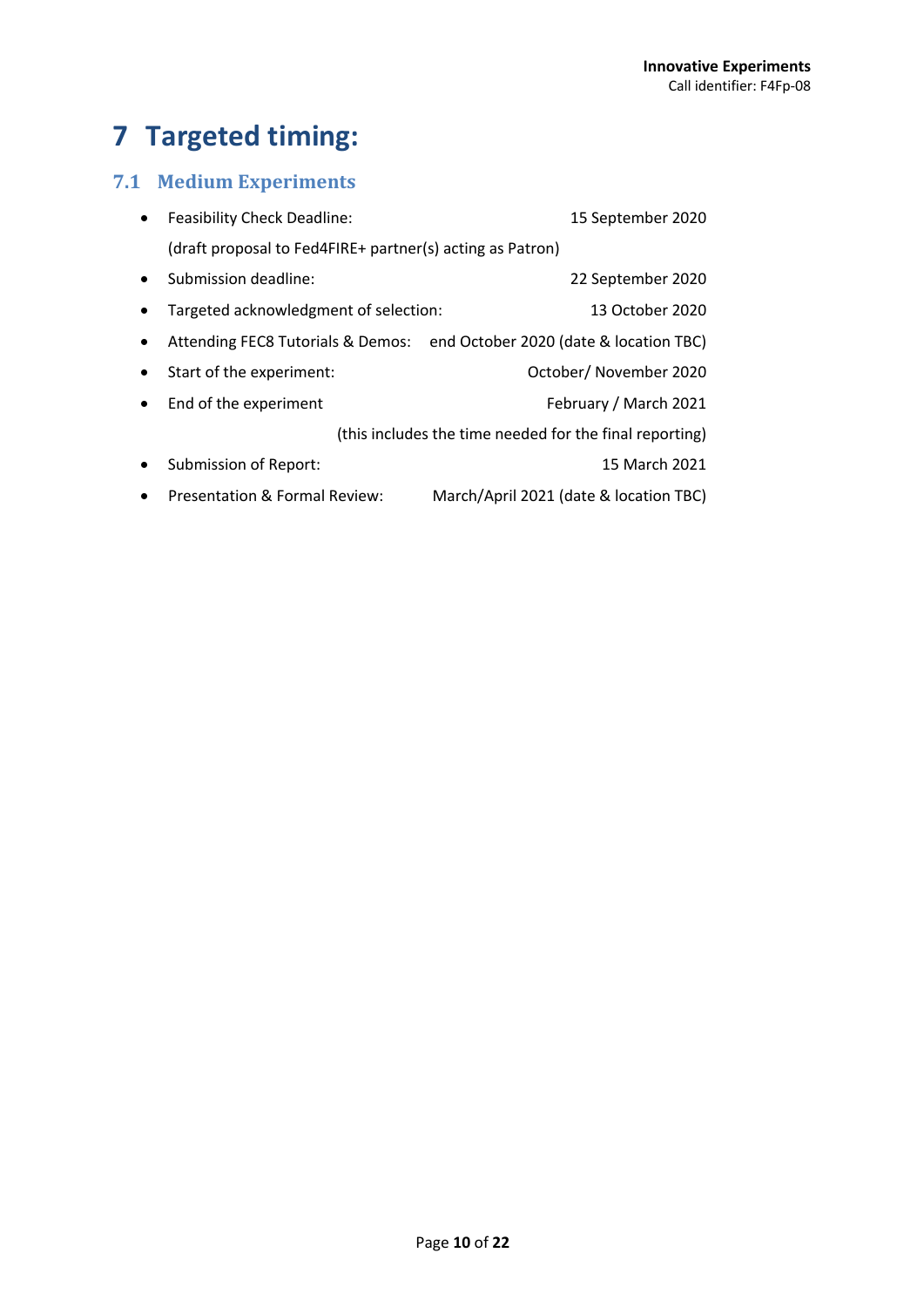### **8 Open Research Data**

### **8.1 Motivation & Principles**

In order to support open and repeatable scientific experiments, the EC is advocating that experimenters publish their experiment data<sup>3,4</sup>. This is not mandatory: the EC recognises that there are legitimate reasons why experimenters may want to keep their data confidential. To support this in Fed4FIRE+, experimenters are encouraged (but not mandated) to create a data package containing their experiment results with all data that supports them, and upload it to the Fed4FIRE+ approved repository so that it may be found and reused by other interested parties.

The EC's guiding principle regarding open research data is *"AS OPEN AS POSSIBLE, AS CLOSED AS NECESSARY"*. This means the default situation is that all experiment data should be open but if there are genuine reasons why experiment data is not to be opened, experimenters can opt out and their experiment data can be kept confidential. Fed4FIRE+ experimenters can opt out of opening data at any time up to the point of publication after the experiment has completed, even if they have previously declared that they want to open data. Experiment proposers need to state the reasons why they will not open data, and these can include:

- Commercial confidentiality & IPR
- Personal data
- Conflict with the experiment's main objective

In general, most academic experimenters are anticipated to want to open data in order to support their academic work, and most commercial experimenters will want to keep their data confidential, but the final decision is the experimenter's, provided they give valid reasons for opting out of opening data.

### **8.2 Data Archive**

The repository chosen for Fed4FIRE+ is **Zenodo**<sup>5</sup>. The reasons for this choice are given in detail in Fed4FIRE+ D2.1, Initial Guidelines on Data Management, but they are summarised here:

- Zenodo is hosted by CERN, so it is unlikely to disappear any time soon, and has a stated longterm data preservation policy.
- Zenodo exports descriptive metadata to ORD search engines, enabling the data to be easily found.
- Zenodo is an issuer of Digital Object Identifiers (DOIs)<sup>6</sup>, enabling the data to be uniquely identified.
- Zenodo is flexible on licensing of data.

<sup>3</sup> https://ec.europa.eu/research/press/2016/pdf/opendata-infographic\_072016.pdf

<sup>4</sup> http://ec.europa.eu/research/participants/data/ref/h2020/grants\_manual/hi/oa\_pilot/h2020-hi-oa-datamgt\_en.pdf

<sup>5</sup> https://zenodo.org/

<sup>6</sup> https://www.doi.org/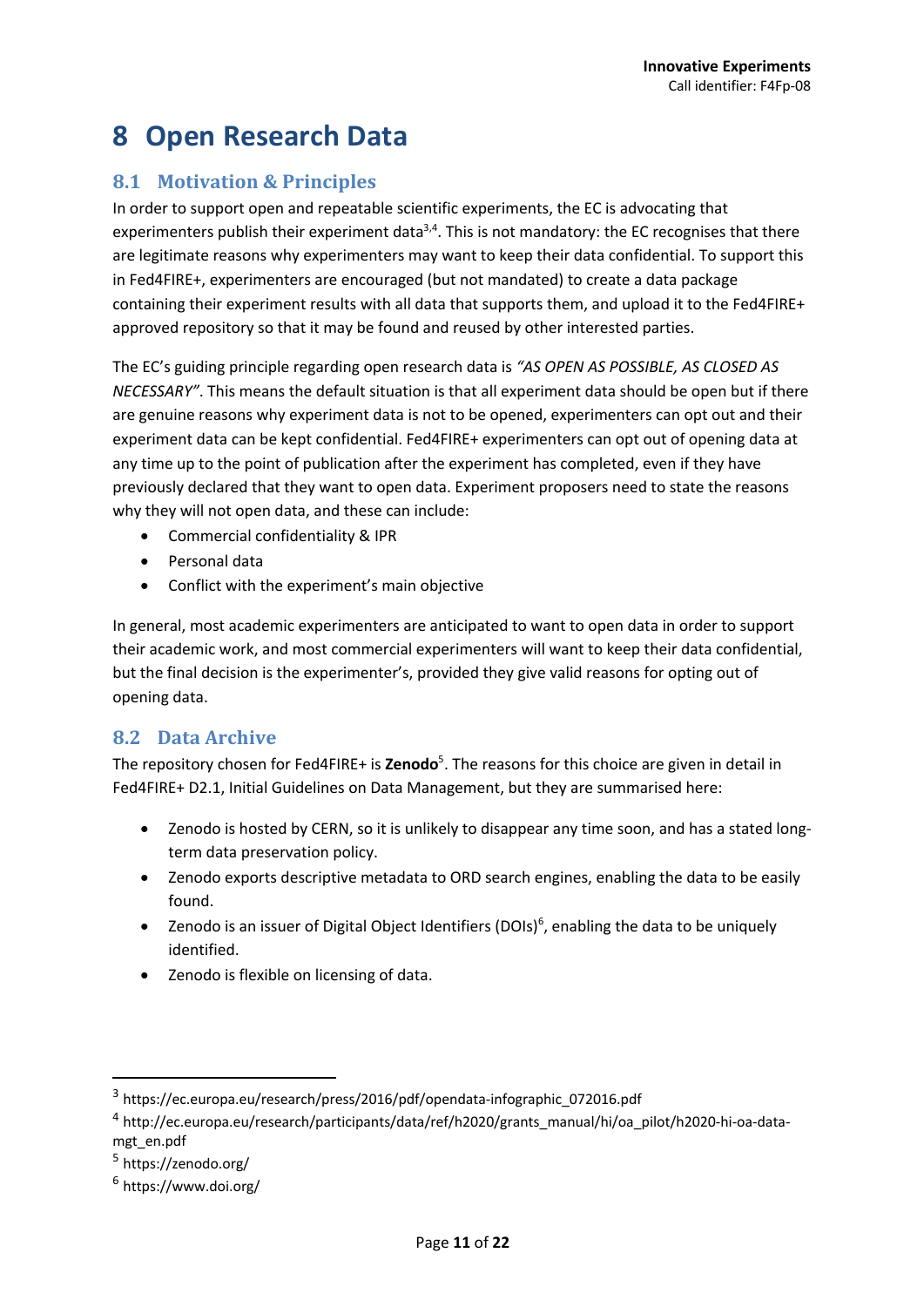• Zenodo provides automated reporting to the EC for open data stored within it, so evidence of the commitment from Fed4FIRE+ and experimenters to provide open experiment data can be easily verified.

### **8.3 Funding Available**

Funding to cover the experimenter's costs in preparing the ORD data package is available from the Fed4FIRE+ Federator. This is additional to the support funding for experiments, and will be paid to an experimenter upon confirmation that their experiment data package is complete and uploaded into the Fed4FIRE+ approved data repository, Zenodo.

The funding available is capped to an upper limit of €500. Justification of costs need to be provided.

#### **8.4 Process**

The process for ORD in Fed4FIRE+ is shown in Figure 1. The left-hand column shows activities by the experimenter, and the right hand column shows activities by the Federator.

At experiment proposal time, the experimenter decides whether they want to open data. If they want to keep data confidential, they need to provide satisfactory reasons why not in their proposal. Valid reasons will not prejudice against funding for experiment proposals. If experimenters want to open data, they must complete a basic data management plan and include this with the proposal submission. If the proposal (including the basic DMP) is accepted, in addition to providing the experiment funding, the Federator puts aside funding to cover the experimenter's extra costs in preparing the ORD package.

After the experiment is complete, the experimenter has another opportunity to decide whether they want to open their research data. If they wish to keep their data closed, they need to provide reasons in their experiment report. If they wish to open data, they must complete a more detailed DMP, prepare a data package including metadata describing the experiment data and upload the data package to Fed4FIRE+'s approved data repository, Zenodo. Zenodo will issue a Digital Object Identifier, and this must be submitted to the Federator. The Federator will check the existence and completeness of the data package, and if all is well, will authorise a cost claim for the experimenter covering their costs for opening data (up to a limit of €500).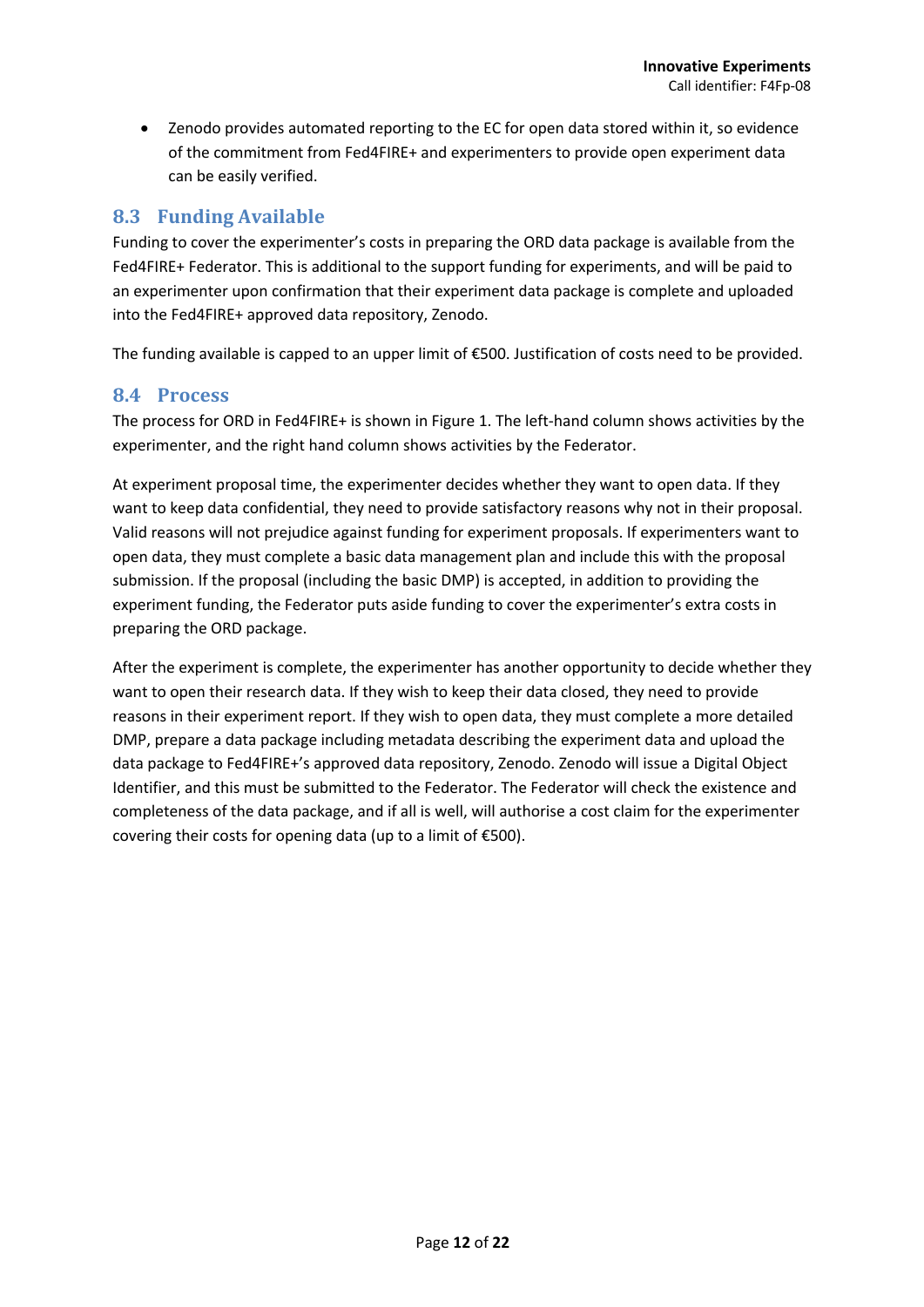

**Figure 1: Fed4FIRE+ Open Research Data Process**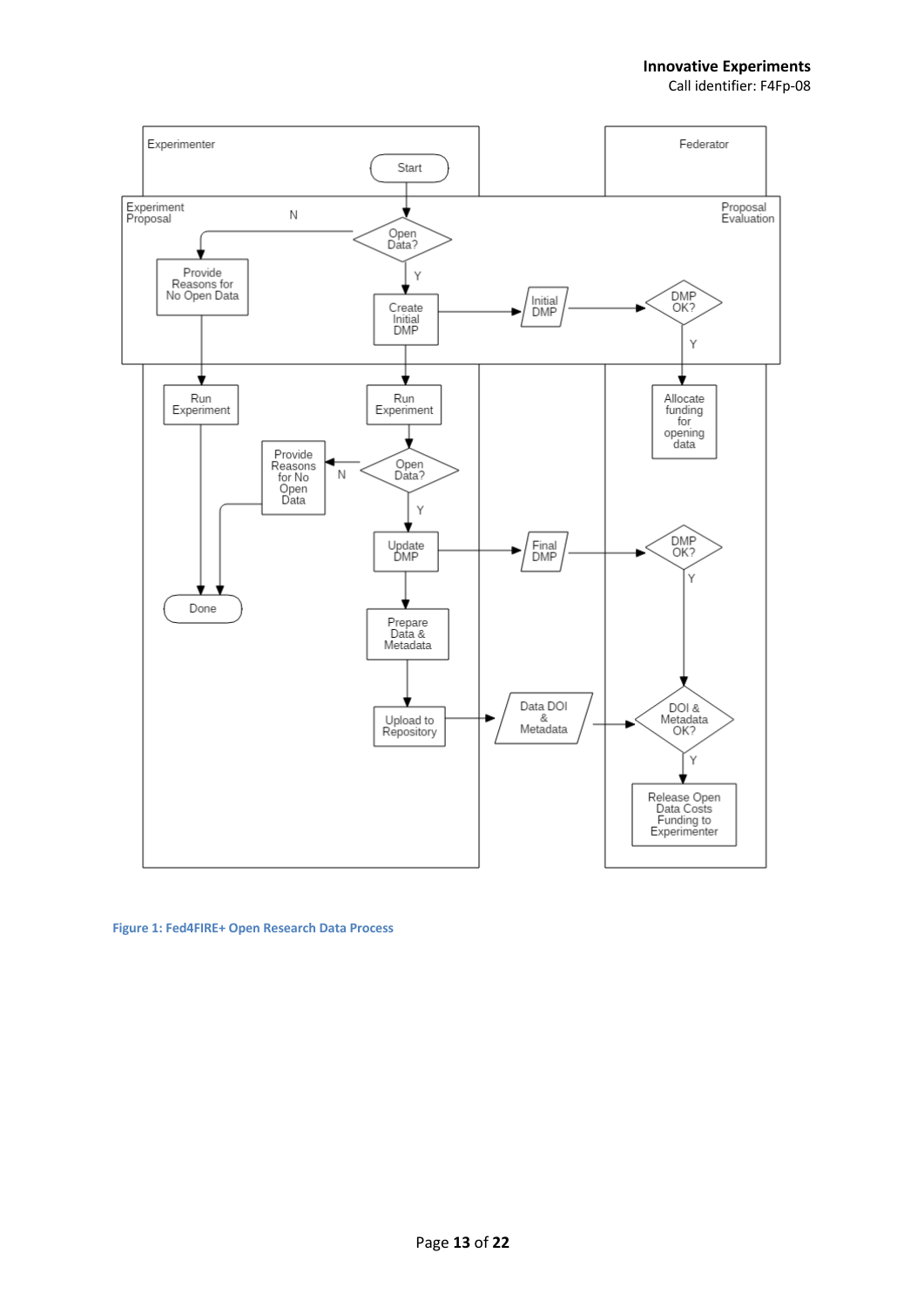### **9 Proposal template**

The use of a specific proposal format as described in this section is mandatory. The template (can be found as download on the Fed4FIRE+ website together with this Call Information) is limited in size and is focusing on "what experimenters want to do" and "what the expected result is".

- Section A Information page and Summary (300 words summary) The information in this section may be used in public documents and reports by the Fed4FIRE+ consortium.
- Section B Description and Expected Results (target length 6 pages) describing the details on the planned experiment (what do you hope to obtain, how, why is it relevant,…). This section should also include all information with respect to the State-of-the-Art to show the innovative character of the experiment and the expected business impact
- Section C Requested Fed4FIRE+ tools, testbeds and facilities (1 page, standard form) The information in this section needs to be collected in collaboration with the Fed4FIRE partner acting as patron on this experiment. For this section a specific format needs to be used, which is attached to this document and available for download.
- Section D Compliance check (max. 1 page, standard form to be provided by the Fed4FIRE+ Patron) This section contains the formal statement of the Fed4FIRE+ partner(s) acting as patron on this experiment that he/she has been informed about your proposed experiment and that he agrees that it can be carried out on the required testbed(s). To be able to complete this form, the Patron needs to be informed about the proposal itself. Therefore, a "feasibility-check" deadline is set, by which the Patron needs to have received the draft proposal to be able to complete this form.
- Section E Background and qualifications (target length 1-2 pages) This section describes the proposing experimenters and includes an overview of the activities, your qualifications, technical expertise and other information to allow the reviewers to judge your ability to carry out the experiment.
- Section F Expected feedback to the Fed4FIRE+ Consortium (target length 1-2 pages) This section contains valuable information for the Fed4FIRE consortium and should indicate the expected feedback the Fed4FIRE consortium can expect from the use of its federated facilities after carrying out your experiment (e.g. comparing to experimenting you did before). This information is essential in view of the sustainability of the facilities and use of tools and procedures. Note that the production of this feedback is one of the key motivations for the existence of the Fed4FIRE open calls.
- Section G Future plans (target length 1 page) This section contains information regarding expected possible follow-up experiments, new initiatives, new projects which may follow out of the experiment as proposed in this Open Call.
- Section H Requested funding (1 page. standard form). This section provides an overview of the budgeted costs and the requested funding. A split is made in personnel costs, other direct costs (travel, consumables,..) and indirect costs. This section also includes the split between the budget allocated to the experimenter and the budget allocated to the Patron(s), clearly argumenting this split (max. €5 000 in total for the patron(s)). It is thus possible to have e.g. one patron providing specific testbed resources and setup for €3 500 and another patron offering consulting help for €1 500 for the same experiment.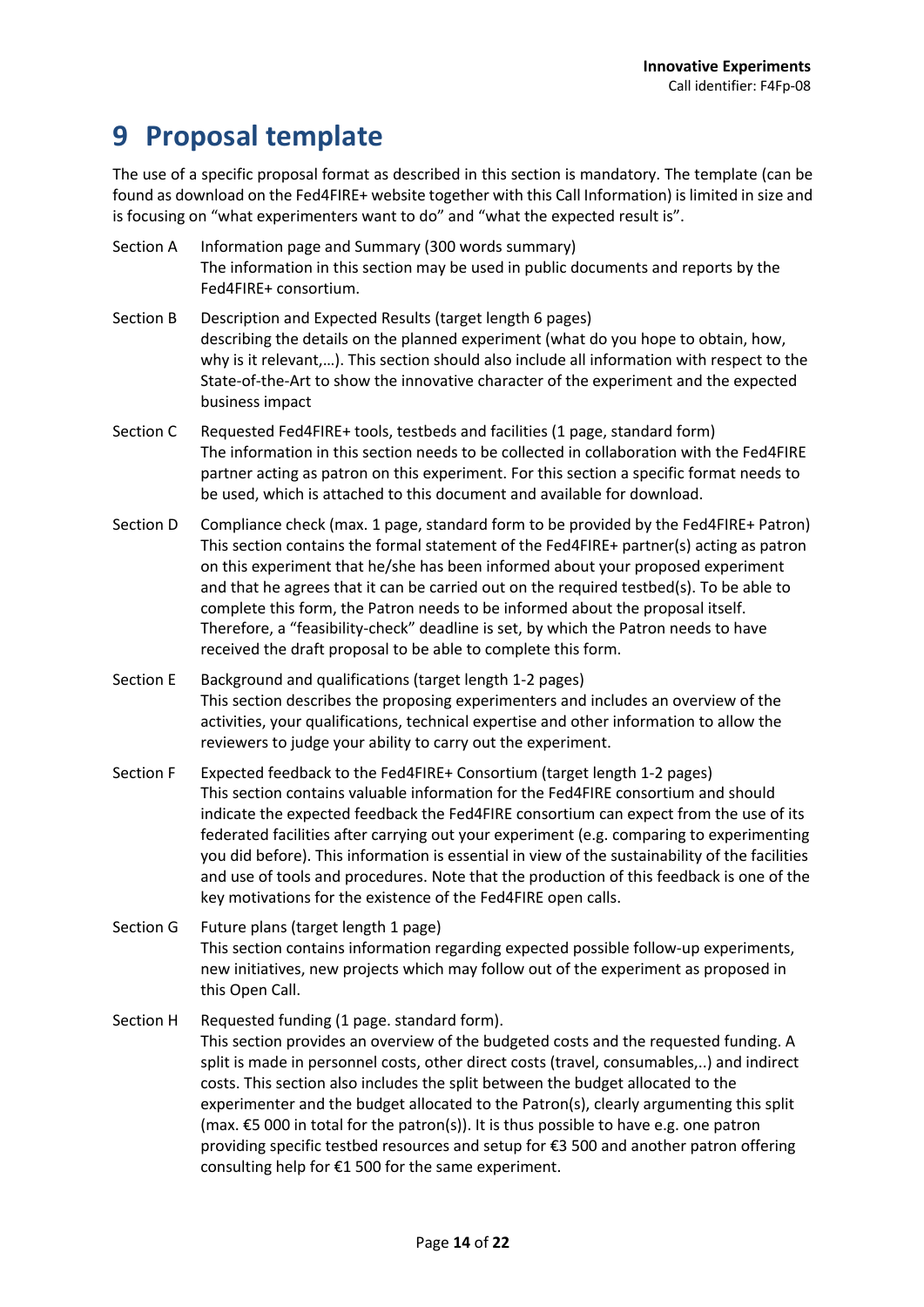### Section I Participation in previous Open Calls of the Fed4FIRE+ project. This section provides information on previous participation in Open Calls of the Fed4FIRE+ project:

- Parties who have submitted proposals in previous calls which were NOT selected for funding should indicate the exact dates and details of the previous submissions.
- Parties who have submitted proposals in previous calls which were selected for funding should indicate the difference between the current proposal and the previously submitted proposal.
- Parties belonging to a legal entity of which other groups have submitted proposals in previous calls also need to indicate the difference between the current proposal and the previously submitted proposals.

#### Section J Data Management

This section begins with the question: "Will you provide a complete, publicly-accessible dataset of your experiment results and supporting data, uploaded in Fed4FIRE+'s chosen repository?"

For the Answer "NO": The experimenter needs to provide reasons why they will not make their experiment data open as part of the proposal. Guidance on opt out reasons can be found in Section 8.1.

For the Answer "YES": The experimenter needs to fill in the table provided in the template, and this becomes the initial Data Management Plan, to be submitted with the experiment proposal. Guidance notes are provided in the table.

Section K Survey.

This survey contains a list of specific requirements which you expect your experiment has for our federated testbeds. This survey will be done through a specific template which will become available on-line. This survey is an integral part of your proposal. Proposing parties who do not complete this survey by the set deadline are not eligible for evaluation.

The survey responses will remain within the Fed4FIRE+ consortium and will be used for reports and evaluation of the Fed4FIRE+ tools, testbeds and concept. The results will not be forwarded to the reviewers and will consequently not influence the scoring of your proposal during the evaluation process.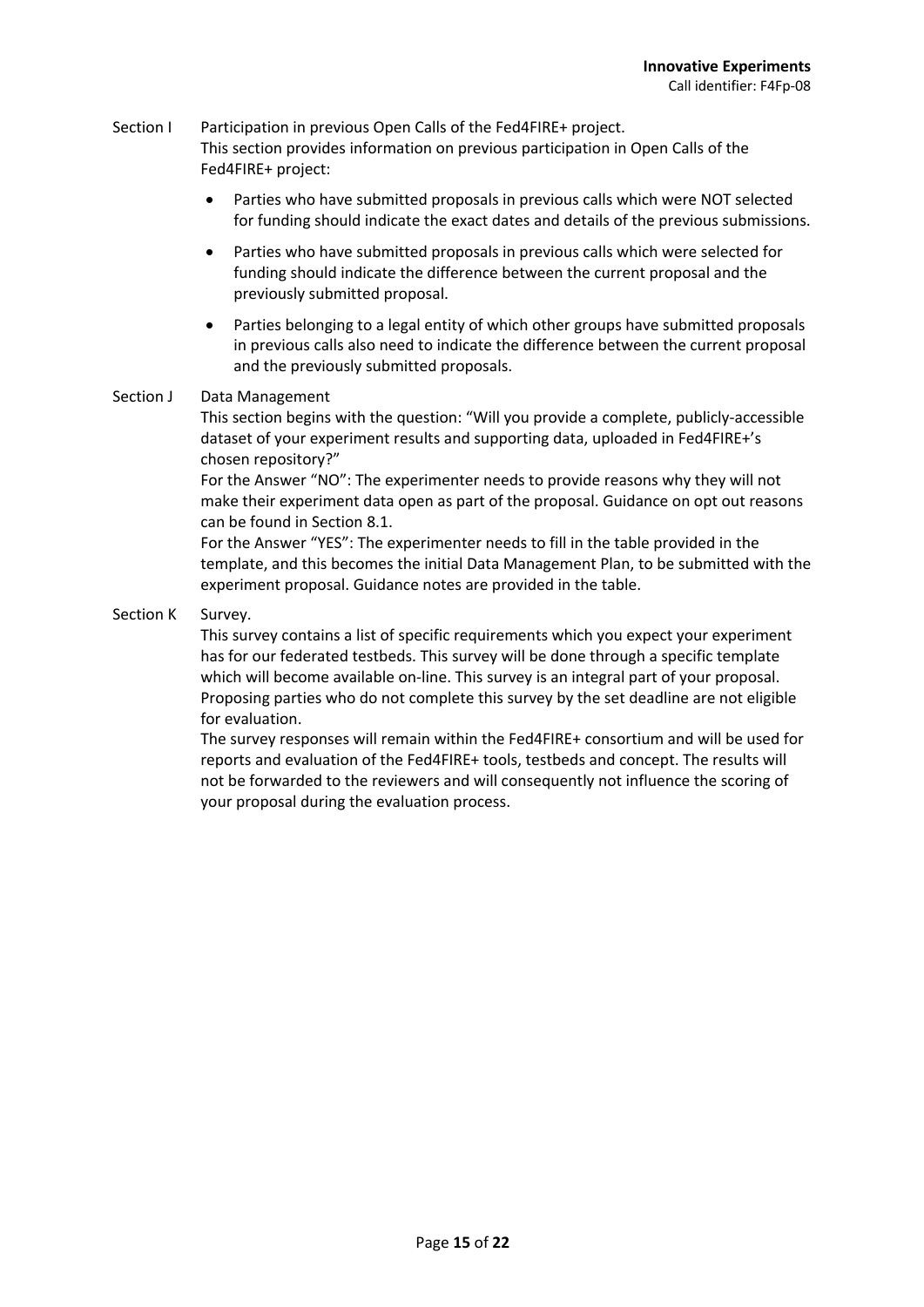### **10Support during experiment and the role of the Patron**

Experimenters in this open call category have access to basic and advanced support:

### **A. Basic support**

- Guaranteeing that the facility is up and running (e.g. answering/solving "could it be that server X is down?")
- Providing pointers to documentation on how the facility can be used (e.g. "how to use the virtual wall testbed" => answer: check out our tutorial online at page x")
- Providing pointers to technical questions as far as relevant (e.g. answering "do you know how I could change the WiFi channel" => answer: yes, it is described on following page: y"; irrelevant questions are for example "how to copy a directory under Linux")
- This support will be handled through the support forum detailed at http://doc.fed4fire.eu/support.html

### **B. Dedicated (advanced) support includes all of the following supporting activities by the patron:**

- Deeper study of the problem of the experimenter: invest effort to fully understand what their goals are, suggest (alternative) ways to reach their goals. To put it more concretely (again using the example of the Virtual Wall testbed), these experimenters do not need to know the details on the Virtual Wall or how it should be used, they will be told what is relevant to them and can focus on their problem, not on how to solve it.
- Help with setting up the experiments (e.g. "how to use the virtual wall" => answer: the tutorial is there, but let me show you how what is relevant for you, let me sit together with you while going through this example and let us then also make (together) an experiment description that matches what you are trying to do.
- (Joint) solving of practical technical problems (e.g. "do you know how I could change the WiFi channel" => yes, it is described on page y, in your case you could implement this as following: ..., perhaps we should quickly make a script that helps you to do it more easily, ...)
- Custom modifications if needed: e.g. adding third-party hardware and preparing an API for this.
- Technical consultancy during/after the experiments (e.g. "I do get result x but would have expected y, what could be the problem?")

It is essential that you get in contact with the Fed4FIRE+ partner in charge of the testbed(s) you will use for your experiment to discuss your experiment and the specific requirements. Each proposing party must therefore contact the Fed4FIRE+ consortium regarding its submission to identify a possible Patron. The proposing party must submit its draft proposal to this Patron. The feedback by the Patron is provided in section D of the proposal.

The role and support by the Patron will be reflected in the budget (see section G of the proposal). At least one Patron is needed per experiment, but more are possible.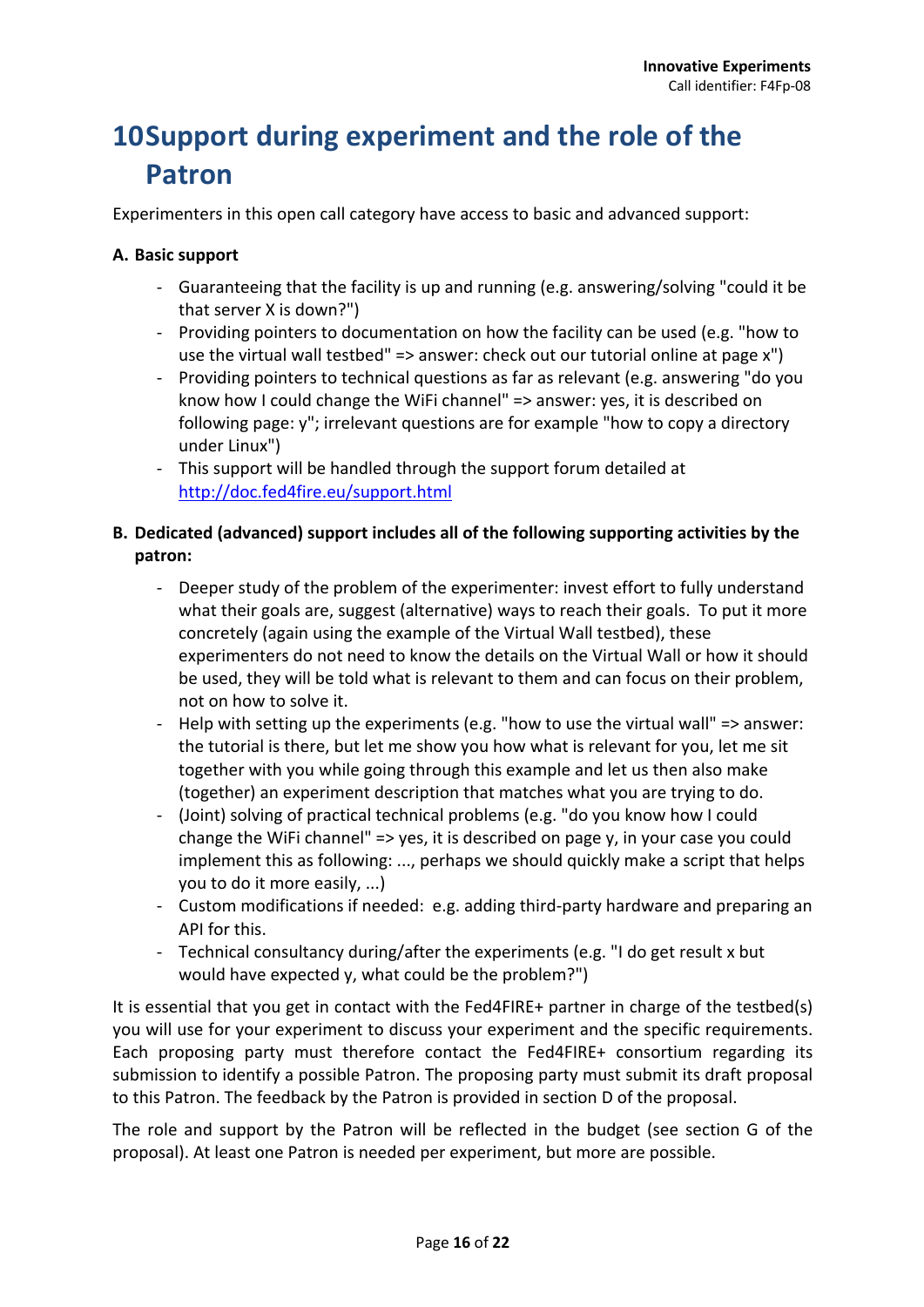### **11Budget & Payment scheme**

As the experimenter will be linked to the Fed4FIRE+ consortium as 3<sup>rd</sup> Party receiving financial support, specific arrangements exist with respect to financial costs and payment schemes:

### **11.1 Compliance rules**

• As a  $3^{rd}$  Party, the proposing party needs to include an overview of the estimated costs in its proposal at the time of submission. Costs consist of personnel costs, direct costs (such as travel, consumables, etc.) and indirect costs. The costs of a 3rd Party have to comply with the rules and the principles mentioned in Section I, Article 6 (Eligible and ineligible costs) of the H2020 AGA — Annotated Model Grant Agreement (see http://ec.europa.eu/research/participants/data/ref/h2020/grants\_manual/amga/h2020 amga en.pdf), in the same way as the beneficiaries, and must be recorded in the accounts of the 3rd Party. In other words, the rules relating to eligibility of costs, identification of direct and indirect costs and upper funding limits apply. Equally those concerning controls and audits of Section I, Article 22 of the H2020 AGA.

### **11.2 Budget**

- The maximum requested funding for each experiment in this Call is set at:
	- o € 60 000 for Large Experiments (incl. support for the Patron)
- The budget covers the costs for:
	- o the experimenter including the costs for:
		- getting acquainted with the testbed
		- executing the experiment
		- reporting feedback about the federation framework
		- submitting the required documents
		- attending the required meetings (travel)
	- o the Fed4FIRE+ partner(s) acting as Patron(s) including the costs for:
		- supporting the proposer during the preparation and execution of the experiment
		- specific adaptation of the testbed to run the experiment
		- § providing feedback and quality-check on the submitted reports and materials by the experimenter.
- The budget can be split in a flexible way between the experimenter and the Patron but the split needs to be provided and argumented in the proposal (with a max. total of € 5 000 for the patron(s) for Medium Experiments).

### **11.3 Submission of invoices**

- The proposer will need, if its experiment is selected for funding:
- To submit an invoice for 75% of the budget allocated to the 3rd Party which will be paid by imec as coordinator upon an approval of the report by the Fed4FIRE+ consortium.
- To submit an invoice for 25% of the budget allocated to the 3rd Party which will be paid by imec as coordinator upon receiving a positive evaluation report by the EU appointed reviewers following a formal review by the EU representatives.
- Payments to the Fed4FIRE+ partner acting as Patron will be made internally within the consortium.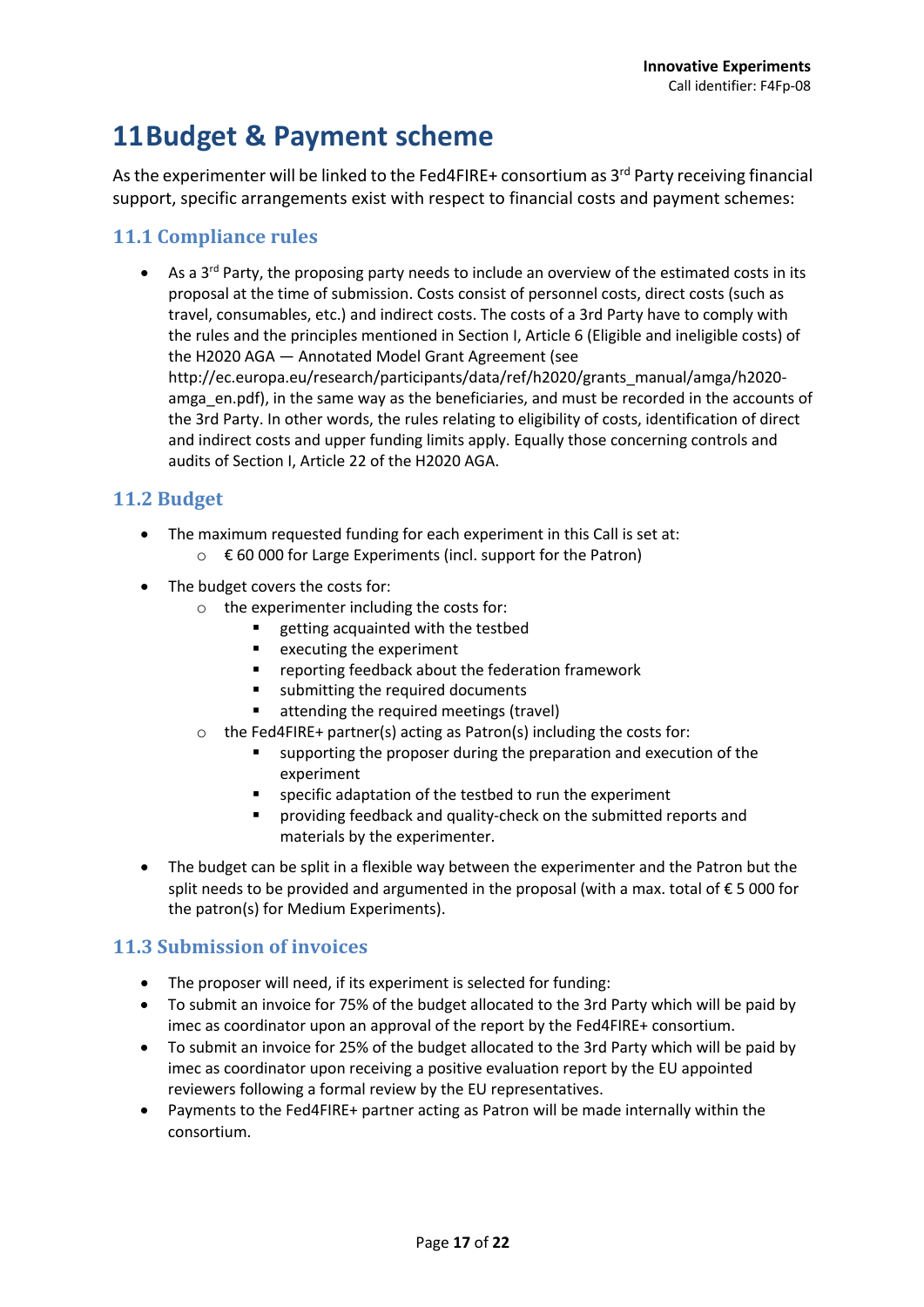### **12Access to Foreground information from the project**

As indicated by the EC Guidelines, a 3<sup>rd</sup> Party is paid in full for its contribution made to a project by the coordinator. As a consequence, 3<sup>rd</sup> Parties do not have any IPR rights on the foreground of the project.

The Results achieved by the Experimenter using the Testbed will be owned by the Experimenter.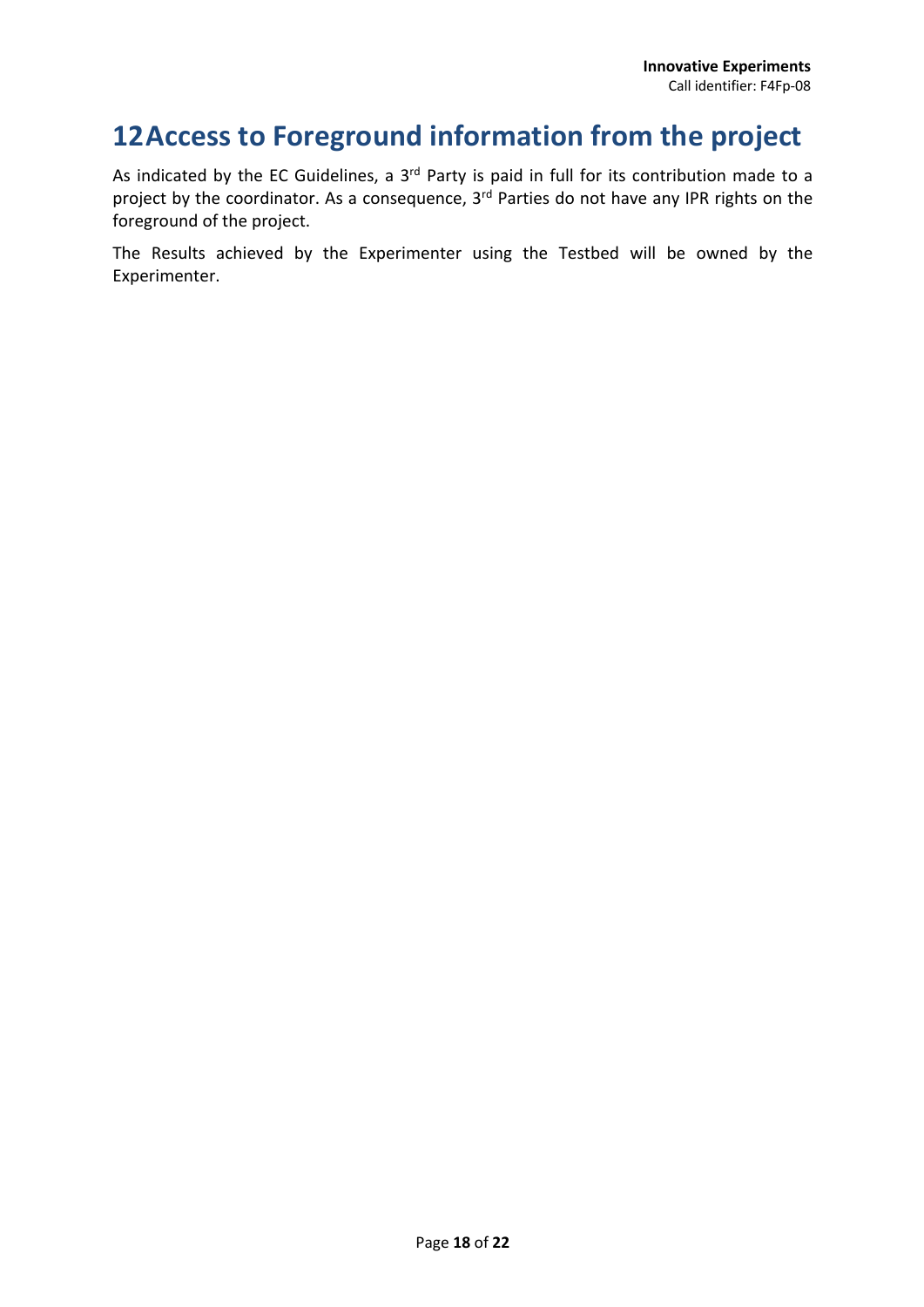### **13Reporting**

As the experimenter will be linked to the Fed4FIRE+ consortium as 3rd Party receiving financial support, no input will be required for any of the regular project reports which the Fed4FIRE+ consortium needs to submit to the EU.

A final report needs to be submitted after conclusion of the experiment. A specific template needs to be used (can be found as download on the Fed4FIRE+ website together with this Call information) and will include:

#### Part A. Summary

Part B. Detailed description

This section describes the details on the experiment and provides information as you have been collecting this from your point of view and from your business. It includes:

- B.1 Concept, Objectives, Set-up and Background
- B.2 Technical Results & Lessons learned
- B.3 Business impact
- Part C. Open Research Data

This section provides feedback on the actions taken by the proposer in the framework of the Open Research Data initiative. If you have opted out of this initiative, please provide the reasons. If you have opted in, please provide the Final Data Management Plan and all necessary information to show that a complete, publicly-accessible dataset of your experiment results and supporting data, has been uploaded in Fed4FIRE+'s chosen repository.

Part D. Feedback to Fed4FIRE+

This section contains valuable information for the Fed4FIRE consortium and describes your experiences by running your experiment on the available testbeds. Note that the production of this feedback is one of the key motivations for the existence of the Fed4FIRE+ open calls. It includes:

- C.1 Resources & tools used
- C.2 Feedback based on design/set-up/running your experiment on Fed4FIRE+
- C.3 Why Fed4FIRE+ was useful to you

This report will not only serve as an evaluation tool to judge payment of the experimenter, but will mainly serve as input to the Fed4FIRE+ sustainability plans, evaluation of the userfriendliness of the Fed4FIRE+ tools and identification of missing gaps in both testbeds and tools.

Part of this report may be used by the Fed4FIRE+ consortium for inclusion in their reporting documents to the EU and in public presentations. Inclusion of confidential information should therefore be indicated and discussed with the Fed4FIRE+ consortium.

This report will also be used for the formal review by the European Commission.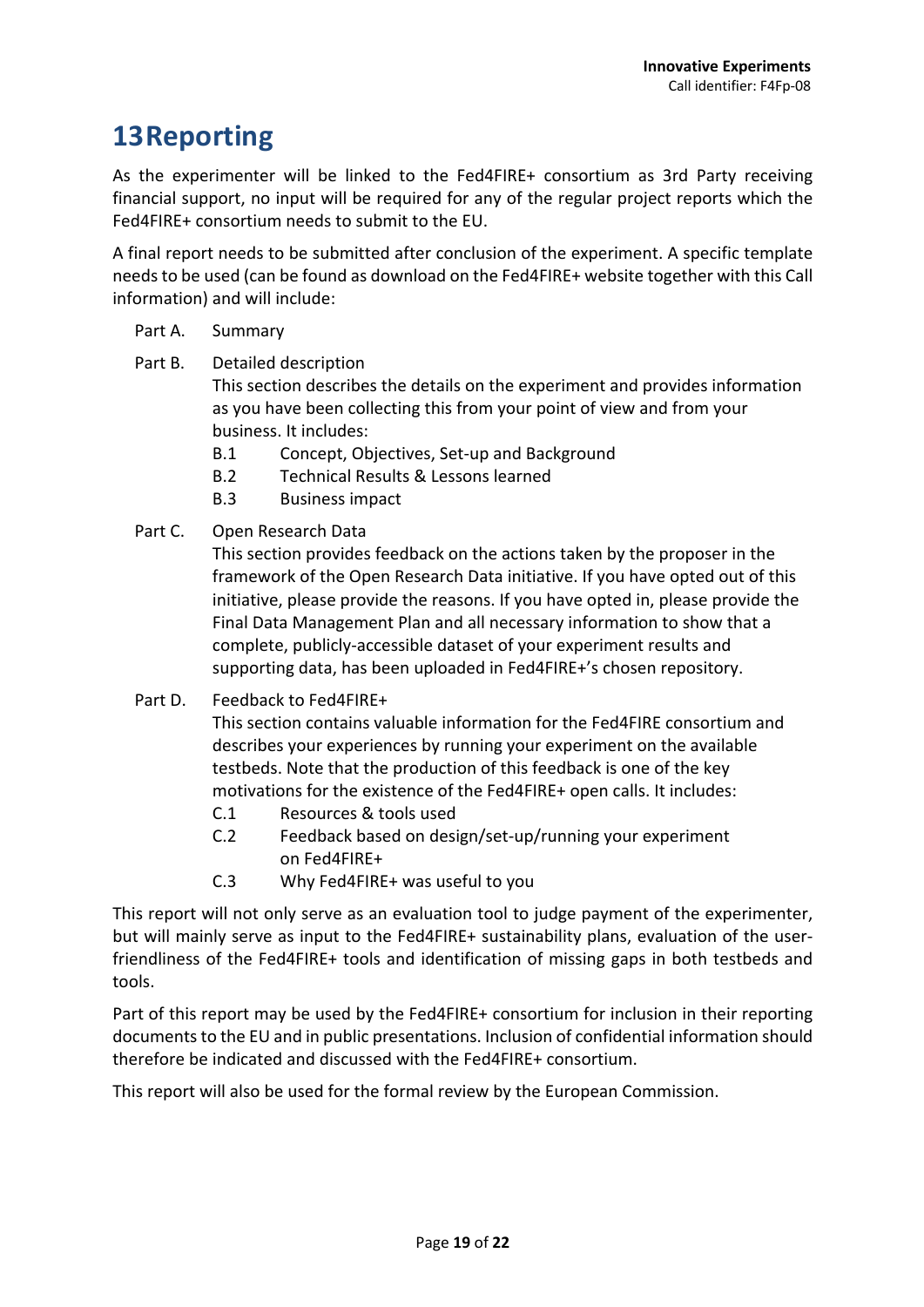### **14Criteria for evaluation and ranking of experiments**

Proposals can only be submitted by eligible parties (cfr. Section 3):

Evaluation and ranking will be carried out by an external review panel. Selection will mainly be based upon:

- Criteria I. A degree of industrial and/or scientific innovation including a motivation for the experiment. (Section B of the Proposal Template) The score given here should reflect the degree of innovation: if an experiment is pushing the boundaries of its domain, then it should get a higher score here then experiments testing trivial things. In order to demonstrate these criteria, the proposer may opt to indicate the State of the Art in the appropriate field.
- Criteria II. A degree of industrial and/or scientific relevance (Sections B of the Proposal Template) This score should reflect the industrial relevance including the expected and projected impact on the experimenter through product development or the scientific relevance and the projected impact on the organisation
- Criteria III. Clarity and methodology (Section B of the Proposal Template) The experiment should be scientifically and/or technically sound. There should be a clear problem statement, a solid experiment design, a good methodology, etc.
- Criteria IV. Use of Fed4FIRE+ facilities and tools (Sections B & C of the Proposal Template) The use of the proposed testbeds and tools will be evaluated on the basis of the relevance and the required complexity. Proposals will not be penalized for using only single testbeds or single tools, but use of multiple testbeds is stimulated, as Fed4FIRE+ is a federation of testbeds. No distinction is made between achieving this by running the same experiment in sequence on multiple testbeds (e.g. to evaluate different wireless environments), or by running a single experiment that relies on resources from different testbeds at the same time. If however proposals have made their design artificially more complex than needed just in order to use multiple testbeds, then the score will be lower. Similarly, if proposals have made their designs too trivial while you can easily identify opportunities for involving other testbeds that would have made the experiment stronger, then the score will also be lower. In order to optimise the design of the experiment, the proposer should seek information on the available testbeds. This specific call also targets larger scale experiments (scale can be interpreted in different ways: multiple testbeds, a lot of nodes on a single testbed, a lot of experiments for parameter sweeping, a lot of data for big data or machine learning processing, …).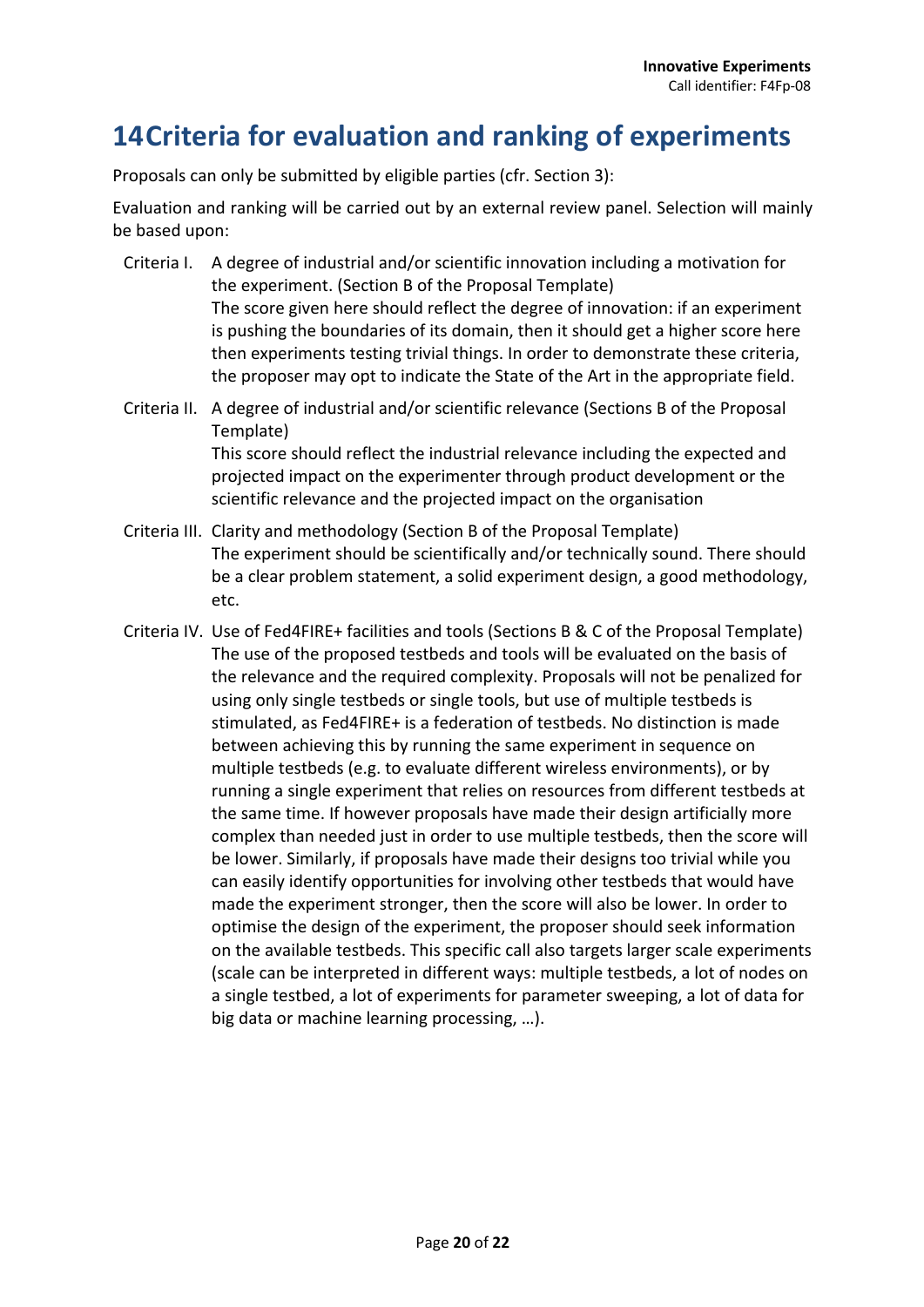Criteria V. Relevance for Fed4FIRE+ framework in terms of potential feedback to the project on the planned facility and tools utilization (Section F of the Proposal Template)

> The Fed4FIRE+ consortium is seeking feedback regarding the available tools, procedures and testbeds. Proposals which can indicate that more information and feedback on the use of these tools and procedures will be provided will get a higher score. So the more of the Fed4FIRE+ tools and APIs that an experiment can provide feedback on, the better. If they need to use additional non-Fed4FIRE+ tools, that is not a problem as long as they clearly indicate the added value of these additional tools.

Criteria VI. Indication on possible future follow-up experiments and how this can support the sustainability of the federated testbed facilities. (Section G of the Proposal Template).

> The proposer may indicate possible follow-up projects and experiments which can contribute to the sustainability of the Fed4FIRE+ facilities. The quality, the size and the expected feasibility to carry out these future experiments will be reflected by the score in this criterion.

> These future plans can be new experiment with Fed4FIRE+, a new research project, internal projects, product commercialization…. As the objective of Fed4FIRE+ is to provide an incentive, seed budget or initial assistance in your business or research, any new initiative triggered by this experiment is acceptable to be listed. The future plans do not have to exclusively impact the future of Fed4FIRE+!

- Criteria VII. The proposer should exhibit technological expertise and quality. This information must be included in Section E of the Proposal Template.
- Criteria VIII. Preference is given to proposals originating from new players in the field. Therefore the following restrictions will be implemented:
	- parties who have submitted a proposal in previous calls of Fed4FIRE+ and which were selected for funding are allowed to submit a new proposal only when clear distinction can be made with previous submitted proposals.
	- Parties who have not submitted or been participating in previous calls of the Fed4FIRE+ project but are belonging to same legal entity as proposers which have submitted proposals in previous calls, are eligible in case they can clearly identify the difference with previous submitted proposals by the other groups.
	- This information must be included in Section I of the Proposal Template.
- Criteria IX. Preference is given to proposals which use the specific and unique character of Fed4FIRE+ as a federation and its unique technologies and showing that the experiment you propose cannot be carried out on own resources or on commercial platforms like Amazon Web Services, Microsoft Azure, .... Therefore, proposals which, based on the description in Section B of the proposal can be situated in these areas, will be given an extra 5 points on their total score.